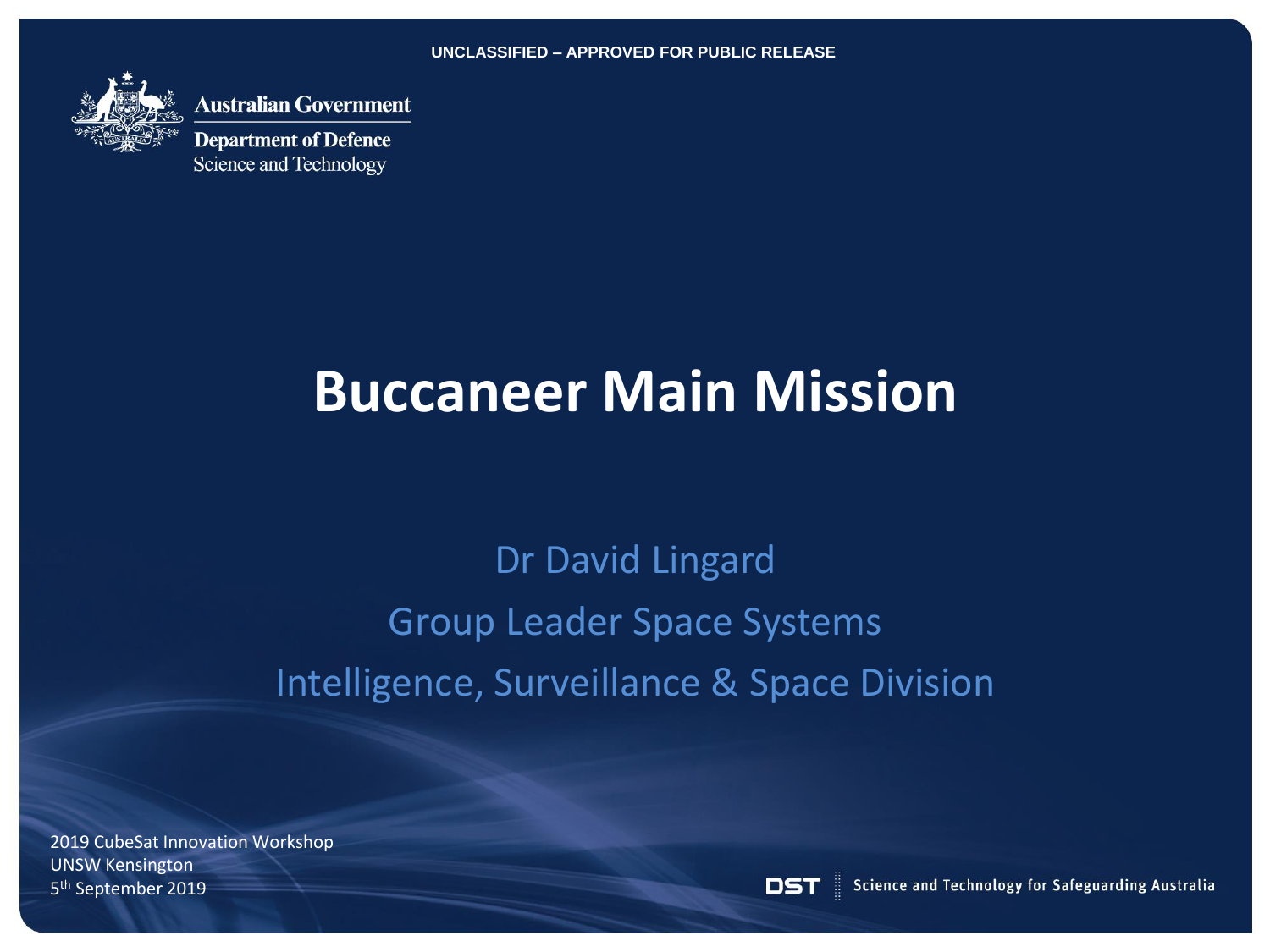### **Buccaneer Main Mission (BMM)**

6U CubeSat successor to Risk Mitigation Mission (2017)

Launch: 2021 through US Partnership

Primary objective: To contribute to JORN calibration research

Payloads:

Primary: Digital High Frequency receiver Secondary: / Laser communications terminal CubeSat identification

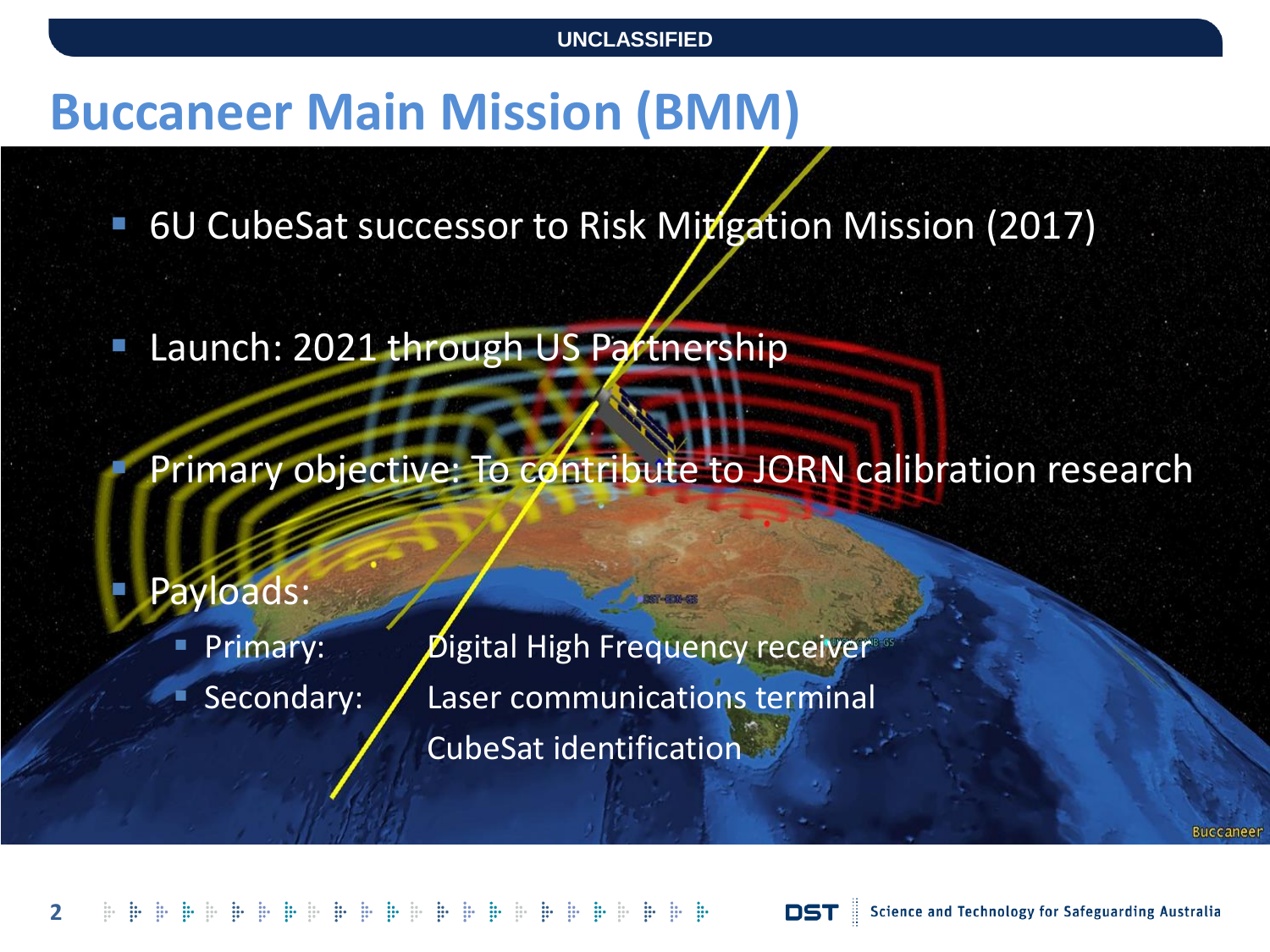## **High Frequency Receiver**

- **Objective**: Contribute to JORN calibration research
- Payload includes HF receiver, antenna, Kea GPS receiver & wideview cameras
- Antenna deployment & payload commissioning de-risked during BRMM



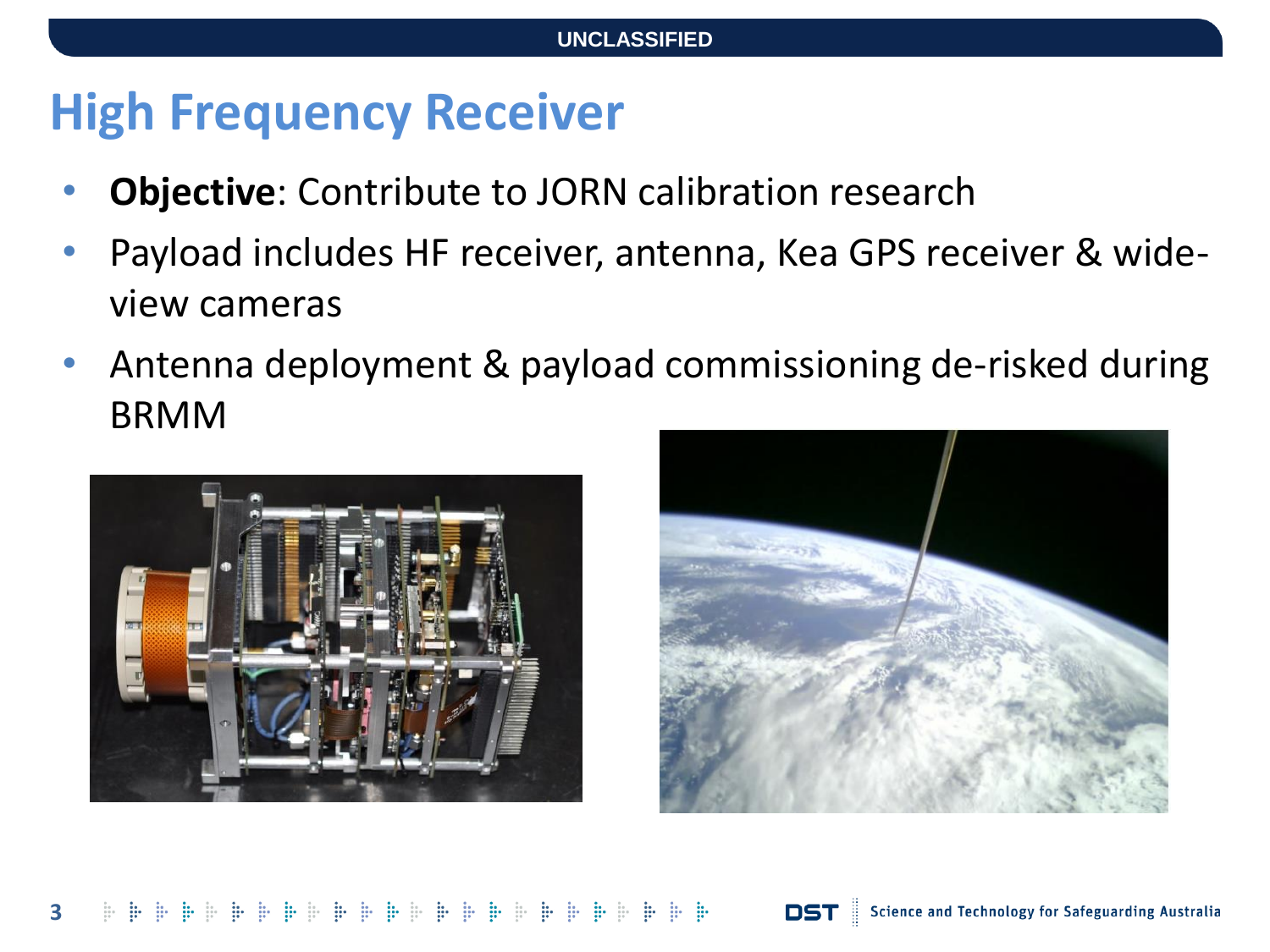#### **Laser communications**

- **Objective:** Optical communications demonstration
- Laser module developed by Aerospace Corp (provided to DST via RSC MOU).
- UniSA developing modem firmware.
- Demonstrated >100 Mbps on AeroCube7-B and –C (2018).
- Pointing accuracy <0.025 deg required.

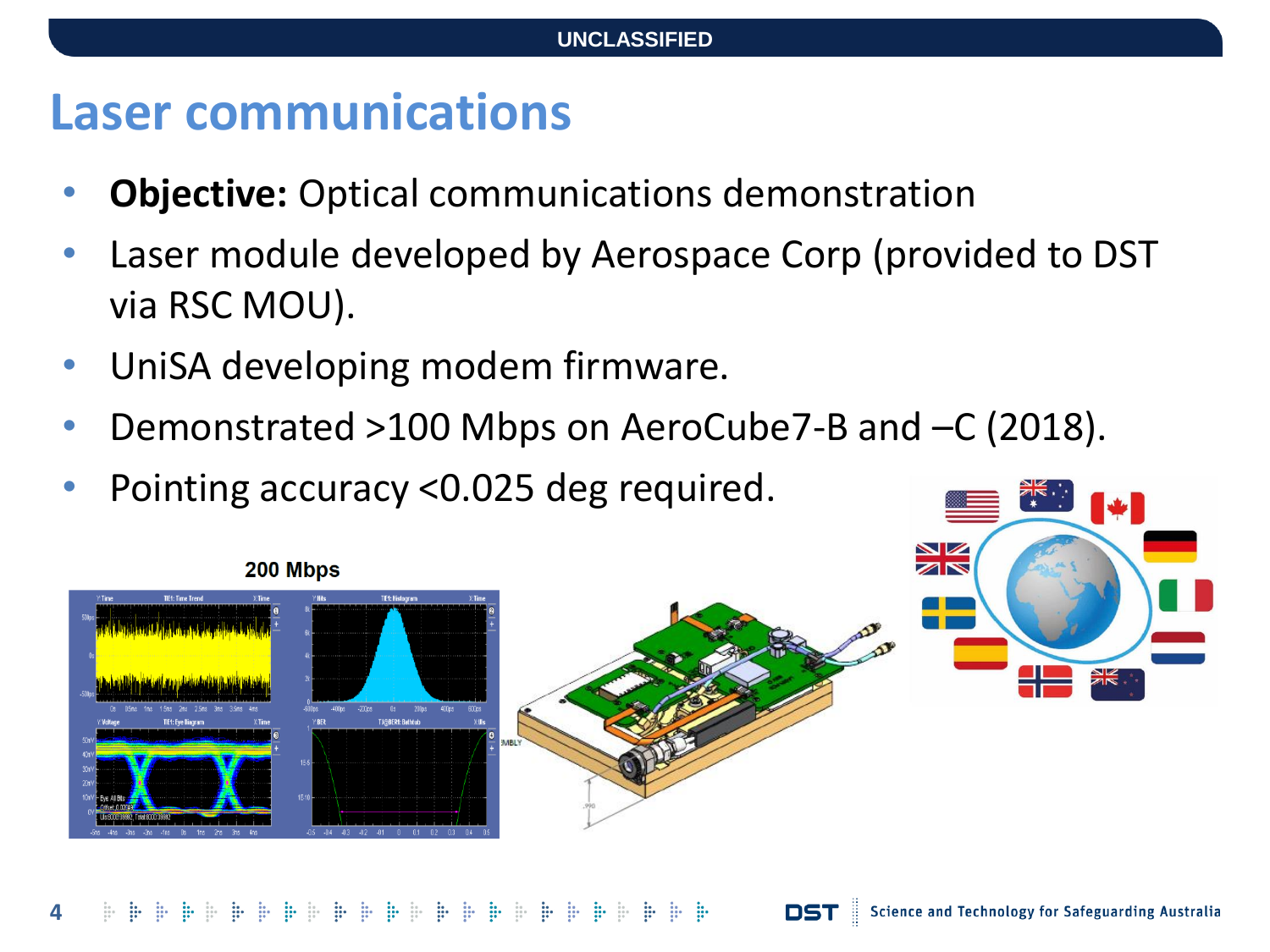## **CubeSat Identification Tag (CUBIT)**

- **Objective:** Enable unequivocal, early identification of BMM satellite.
- Developed by SRI International (provided to DST through RSC MOU).
- Self-contained system, requires no interface with Cubesat.
- SRI's 50m Stanford Dish receives signal



 $\mathbb{R}^n \twoheadrightarrow \mathbb{R}^n \twoheadrightarrow \mathbb{R}^n \twoheadrightarrow \mathbb{R}^n \twoheadrightarrow \mathbb{R}^n \twoheadrightarrow \mathbb{R}^n \twoheadrightarrow \mathbb{R}^n \twoheadrightarrow \mathbb{R}^n \twoheadrightarrow \mathbb{R}^n \twoheadrightarrow \mathbb{R}^n \twoheadrightarrow \mathbb{R}^n \twoheadrightarrow \mathbb{R}^n \twoheadrightarrow \mathbb{R}^n \twoheadrightarrow \mathbb{R}^n \twoheadrightarrow \mathbb{R}^n \twoheadrightarrow \mathbb{R}^n \twoheadrightarrow \mathbb{R}^n \twoheadrightarrow \mathbb{R}^n \twoheadrightarrow \mathbb{$ 







Science and Technology for Safeguarding Australia

DST